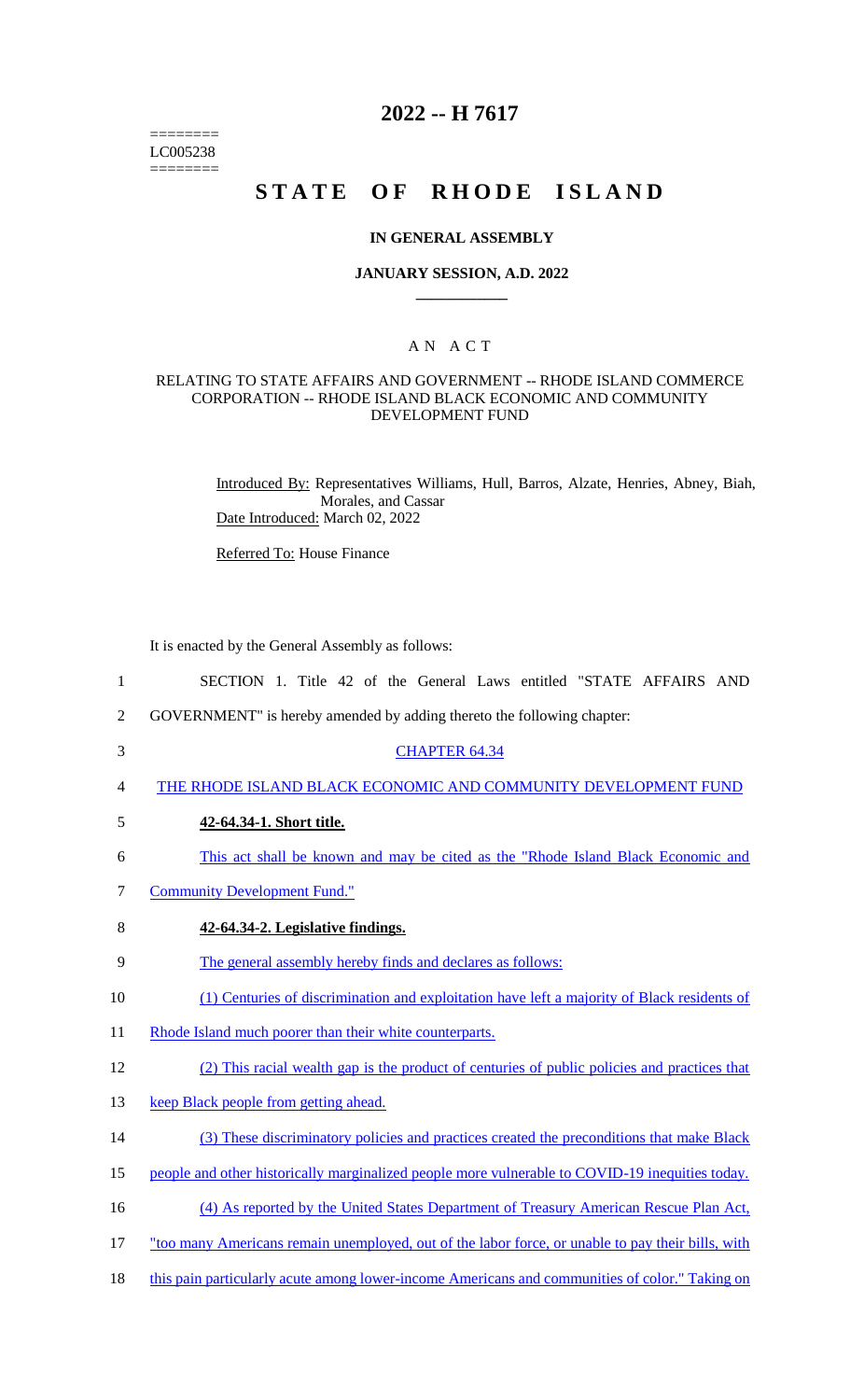COVID-19 inequities is key to closing the racial wealth gap by creating and capitalizing an impact investment fund through state ARPA appropriations. (5) Taking on COVID-19 inequities is key to closing the racial wealth gap by creating and capitalizing an impact investment fund through state ARPA appropriations. (6) The general assembly finds that development of a Black economic and community development fund is necessary to address the issues of inequity. **42-64.34-3. Rhode Island Black economic and community development fund established.**  (a) The Rhode Island commerce corporation shall establish the Rhode Island Black economic community development fund (RIBECDF) as an impact investment fund built 11 specifically to address economic challenges within the Black community of Rhode Island and to 12 help close the racial wealth gap. (b) The fund shall target Black-owned and operated businesses, community development 14 organizations, early state entrepreneurs, and community investment projects that have a dedicated socio-economic impact within qualified census tracts with substantial Black populations. (c) The measure of the fund's success shall be based upon capital equity building within Black residents, businesses and communities of Rhode Island that advance entrepreneurship, 18 capital access and job creation. (d) RIBECDF shall be organized, located, and administered by the Rhode Island commerce 20 corporation pursuant to § 42-64-12. (e) The commerce corporation shall be responsible for the establishment of the RIBECDF 22 and for the adoption of rules and standards and guidelines, eligibility qualifications, investment guidelines, and performance measures for the fund. (f) The commerce corporation shall establish an advisory board comprised of members 25 representing Black business and community representation to guide corporation investment 26 policies and practices. (g) Investment priorities of RIBECDF shall include, but not be limited to, the following: 28 (1) Black-owned businesses; (2) Entrepreneurship accelerator programs; 30 (3) Earn and learn workforce training programs; (4) Real estate projects within qualified census tracts; (5) Minority business development and assistance programs; (6) Affordable homeownership programs; (7) Micro-business grant and lending programs;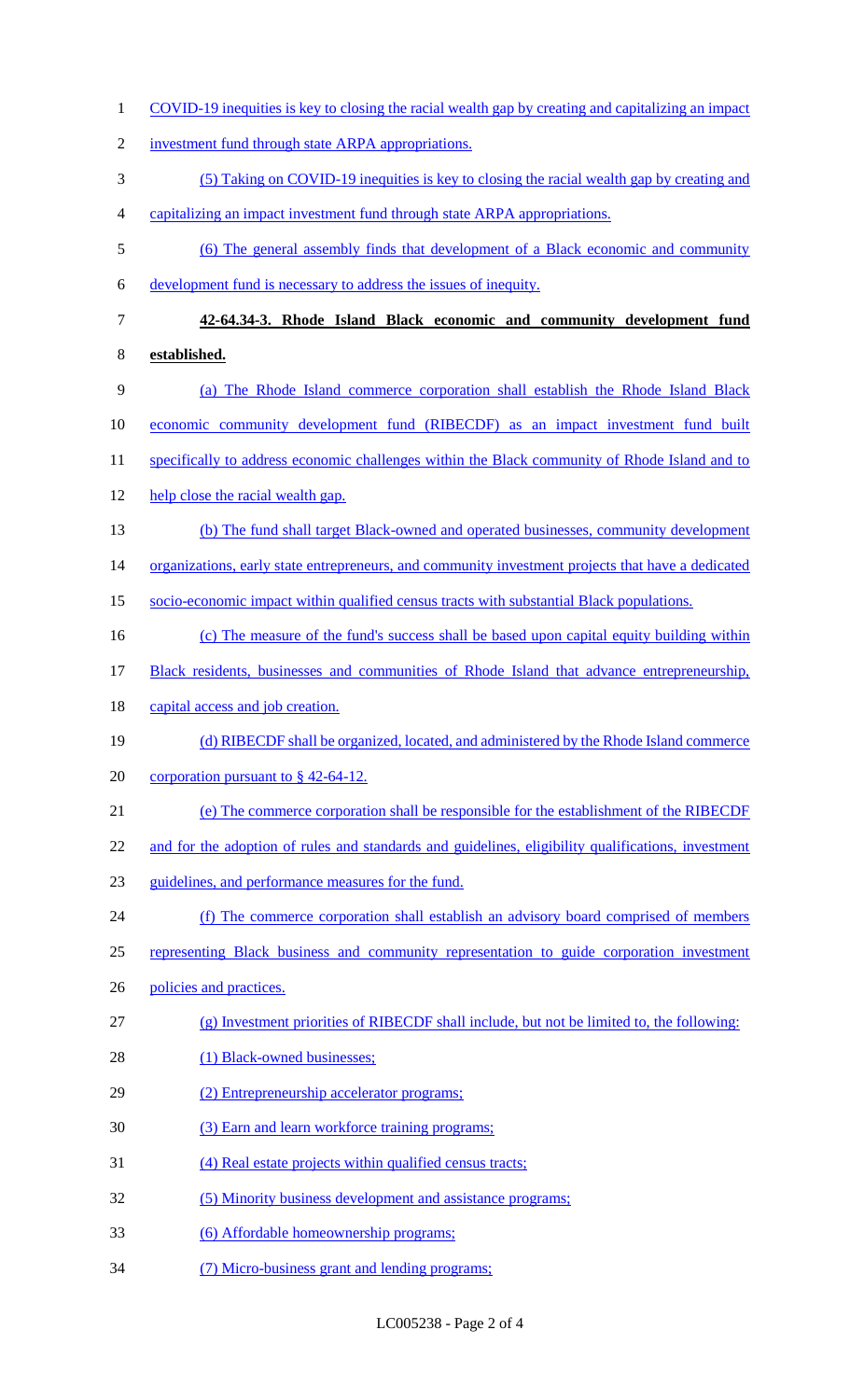- (8) Financial literacy and education programs;
- (9) Renewable energy programs;
- (10) Youth internship and career readiness programs.
- **42-64.34-4. Reporting requirements.**
- The commerce corporation shall annually report the status and performance of the
- RIBECDF to the general assembly on or before the first Tuesday of November of each year.
- SECTION 2. This act shall take effect upon passage.

======== LC005238  $=$